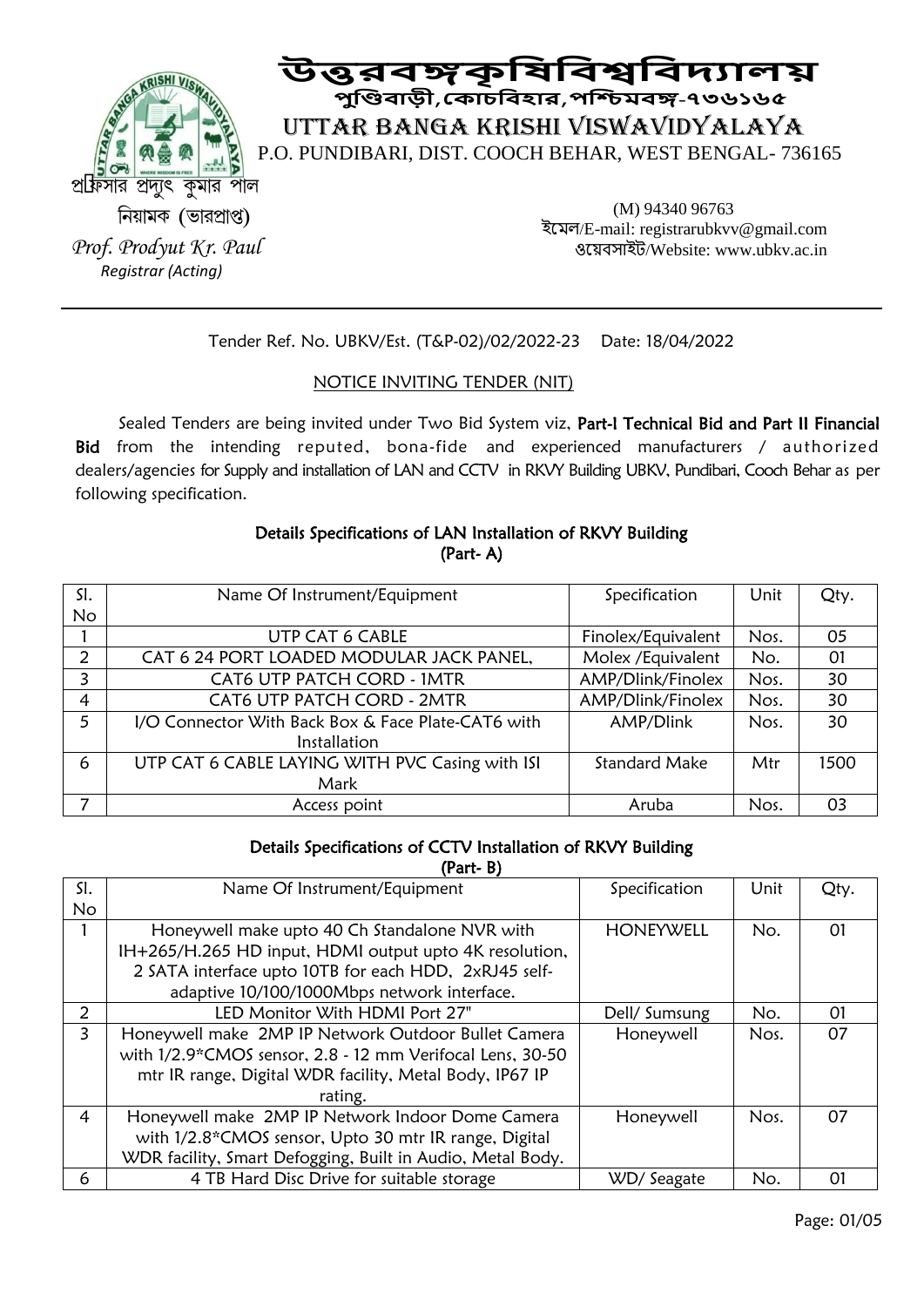| SI.             | Name Of Instrument/Equipment                             | Specification        | Unit | Qty. |
|-----------------|----------------------------------------------------------|----------------------|------|------|
| No              |                                                          |                      |      |      |
| 7               | 8 port PoE switch +As per Required                       | TP link / D-link     | Nos. | 03   |
| 8               | Loaded 6U Network Rack with front Glass Door & Lock      | <b>Standard Make</b> | No.  | 01   |
| 9               | Cat 6 UTP Cable as required                              | Finolex / D-Link     | Box  | 02   |
|                 |                                                          | /Honeywell           |      |      |
| 10 <sup>°</sup> | Laying & Fixing Charges of Cable & Casing with fittings  | <b>Standard Make</b> | Per  | 610  |
|                 |                                                          |                      | Mtr  |      |
| 11              | Installation & Fixing of Camera with 4"x4" Box and other | <b>Standard Make</b> | Nos. | 14   |
|                 | fittings                                                 |                      |      |      |
| 12              | Installation, Commissioning & Programming of NVR         |                      | Job  | 01   |
| 13              | 3 Core1.5MM Power Cable                                  | Finolex / Havels     | Box  | 02   |
| 14              | 2KVA Offline UPS with 1 Hrs backup with Angle & Wooden   | APC / Numeric/       | Nos. | 01   |
|                 | Stand                                                    | Cyberpower           |      |      |

# > Tender Schedule:

| Date of Publication                  |                      | 18/04/2022                                                                                                                                                                                                                                                                                              |
|--------------------------------------|----------------------|---------------------------------------------------------------------------------------------------------------------------------------------------------------------------------------------------------------------------------------------------------------------------------------------------------|
| Last date of submission of Bids      | $\ddot{\phantom{a}}$ | 25/04/2022                                                                                                                                                                                                                                                                                              |
| Tender fee                           |                      | <b>Nil</b>                                                                                                                                                                                                                                                                                              |
| EMD                                  |                      | ₹ 12,000.00 (Twelve thousands only)<br>by means of demand draft from any nationalized Bank in<br>favour of Uttar Banga Krishi Viswavidyalaya payable at<br>Cooch Behar<br>MSME, SSI & NSIC Certified bidders may be exempted<br>from EMD, subject to submission of such valid exemption<br>certificate. |
| Details available in the<br>websites | $\ddot{\phantom{a}}$ | www.ubkv.ac.in                                                                                                                                                                                                                                                                                          |

#### **1.** Submission of bids:

 Both Technical bid and Financial Bid are to be submitted concurrently duly signed by the Authorized Company personnel. All papers must be submitted in English language.

#### Time Schedules for the Tender:

 The Time Schedule for obtaining the Bid Documents, submission of bids and other documents etc. as per the attached list.

#### Eligibility for Quoting:

- Bids shall be considered only in those cases where the bidders will quote for Part- A and Part- B.
- Vender having average annual Turn Over for last three financial years is more than Rs. 20 Lakh in India for the year 2018-19, 2019-20 & 2020-21 are eligible to participate in the Tender.
	- Original Equipment Manufacturers(OEM) or Dealer/Distributors/Agents/ duly authorised by the Manufacturers(OEM) who are able to supply and install the assured quantities as per requirement & have requisite qualification for meeting the requirements as per this tender are only eligible for quoting.
	- Further, vendors who were declared black listed and/or insolvent by any Govt. Concern/any Institutions in the Country for particular item or items are not eligible to participate in the current tender for that item or items.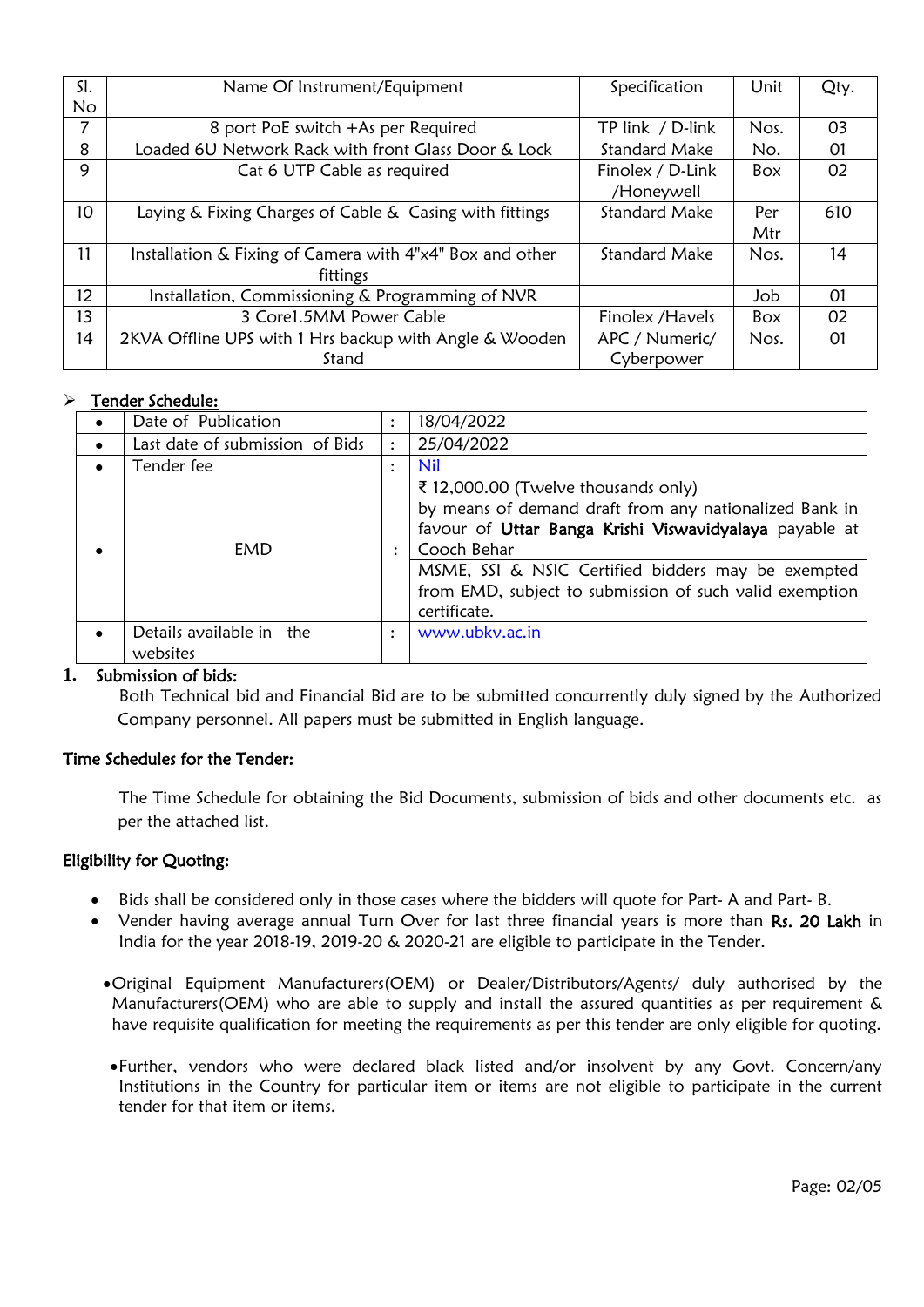# **2.** Submission of Tenders

# **2.1** General process of submission

 All the documents including addendum/ Corrigendum related to the tender uploaded by the Tender Inviting Authority form an integral part of the contract. Tenderers are required to download all the tender documents along with the other documents, as asked in the tender, through the above website within the stipulated date and time as given in the Tender. Tenders are to be submitted in two envelopes at a time, one is Technical Bid and the other is Financial Bid. The tenderer shall carefully go through the documents and prepare the required documents.

2.2 Technical details: Bidders must submit Technical specification along with Catalogue of the item quoted in "Technical Details" Envelope.

I) Audited Annual Accounts for last three years 2018-19, 2019-20 & 2020-21 or during the period since formation of the Firm, if it was set up in less than such 3- year period. Bidders whose accounts are not audited must submit 26AS/AIS for the above years as available in the official website of the Income Tax Department, Government of India with other documents stated bellow:

| SI.<br>No.    | Category                 | Sub-Category             | <b>Sub-Category Description</b>                                                                                                                                                                                                    |
|---------------|--------------------------|--------------------------|------------------------------------------------------------------------------------------------------------------------------------------------------------------------------------------------------------------------------------|
|               | Certificates             |                          | <b>PAN Card of the Bidder</b>                                                                                                                                                                                                      |
|               |                          | Certificates             | <b>GST Registration Certificate</b>                                                                                                                                                                                                |
|               |                          |                          | P - Tax Registration Certificate with a copy of last<br>return                                                                                                                                                                     |
| $\mathcal{L}$ | <b>Company Details</b>   | <b>Company Details 1</b> | Trade License/Enlistment Certificate                                                                                                                                                                                               |
| 3             | Credential               | Credential 1             | Copy of the purchase order for supplying Similar<br>nature of items at least for last 2 years in an Institute<br>of Higher Education<br>Brief User List preferably for users in West<br>Bengal in an Institute of Higher Education |
| 4             | Financial<br>Information | Payment Certificate      | Copy of last three year's income Tax Returns<br>GST Return for last 3 months in 2021-22                                                                                                                                            |

II) My document (Non-Statutory cover) containing as follows:

# 2.3 Financial Bid

Financial Bid should contain the unit price of items on FOR destination and CIF including all applicable taxes. Rate of GST also to be quoted.

# 3 TERMS & CONDITIONS:

# 3.1 Bid Information:

a) The rate quoted by the bidder shall be fixed for the duration of the contract and shall not be subject to adjustment on any account.

b) Partial Quotation/Incomplete Quotation both for Technical and Commercial aspects may subject to cancellation of tender. However, University authority will define the Partial Quotation/Incomplete Quotation based on the tender evaluation status.

3.2 Evaluation of Quotation: Firstly, Technical Bid will be evaluated and thereafter Price Bids of technically qualified bidders will be evaluated for selection of vender.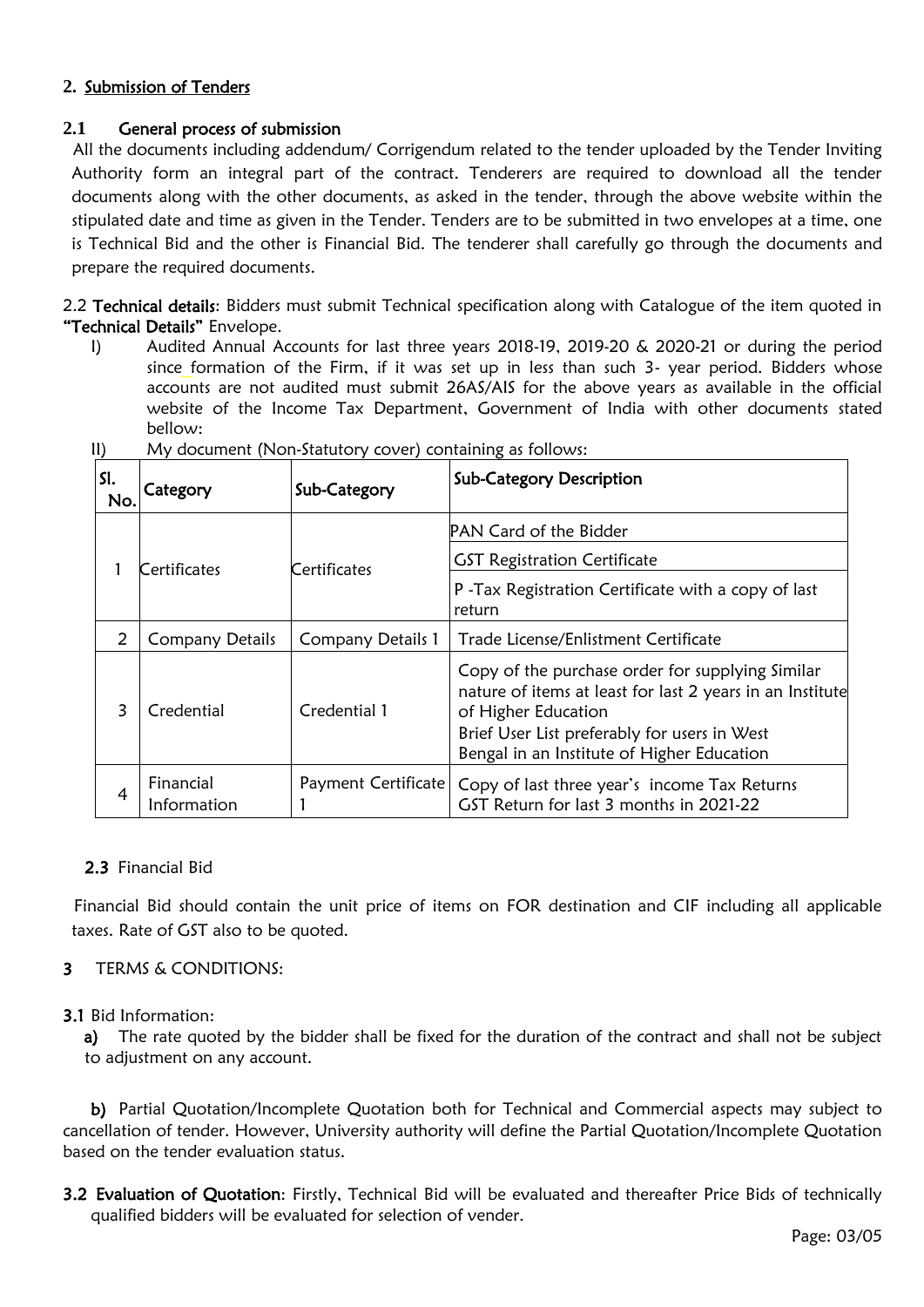- **3.3 Award of Contract:** The purchaser will award the contract to the bidder whose quotation has been determined to be substantially responsive both technically and commercially.
- **3.4** The vendor should quote and be capable to supply all the necessary items as per Tender. However, the University has the right to procure a part or a whole of the tendered items.
- 3.5 Adequate support service facility: The bidders/manufacturers should have adequate service support Centre in Cooch Behar, Siliguri and Kolkata for any emergency breakdown/fault offering facility within 48 hours and should be agreeable to provide AMC facility after the warranty period.
- 3.6 Credentials: Documents of supplying similar items in last two previous years in an Institute of Higher Education may be submitted along with the tender.

3.7 DSIR Certification: University possesses the privilege for availing the facility of procuring items at Concessional Customs Duty and without incurring any excise duty as per DSIR certification.

- 3.8 GST Exemption Certification: University possesses the privilege for availing the facility of procuring items at Concessional GST (5%) as per the decisions taken by GST Council.
- 3.9 Statutory deduction for GST and other Government taxes in the hand of the payee will be made as per the law in force.
- **3.10** Time Schedule: The supply work must be completed within 30-45 days from the date of receipt of the supply order.

### 3.11 Performance Security:

Successful bidder should deposit Performance Security money equivalent to the 3% of the order value in the form of DD/ BG from any nationalized bank in favour of UTTAR BANGA KRISHI VISWAVIDYALAYA payable at Cooch Behar. Such security will be refunded after completion of the warranty period in normal case without any accrued interest.

# 3.12 University may forfeit the Security Money (EMD) and Performance security in the event of the following circumstances:

- i. Selected bidder withdraws the bid before expiry of its validity and after receipt of the Purchase/work Order.
- ii. Selected bidder does not accept the order after issuing the same or fails to enter into a contract within validity period of offer.
- iii. Selected bidder fails to supply the items within the scheduled time as specified in the Purchase Order.
- iv. If before expiry of the warranty period, the supplied items break down or do not function satisfactorily due to the cause related with the item itself or for its installation and not for any reason caused by the University Authority and the supplier denies to take the responsibility to make the supplied items in order.
- v. In case of any false submission /statement by the bidder
- vi. In case of any refusal to abide by terms and conditions or refusal to enter into a written agreement as per prefixed terms and conditions.
- 3.13 D/D of EMD of disqualified bidder and unsuccessful bidders will be returned after completion of selection process.
- 3.14 Validity of offer: A bidder should spell out in the tender that it shall remain valid for a minimum period of 180 days from the date of opening of the tender and during this period, the bidder shall not be entitled to revoke or cancel its offer.